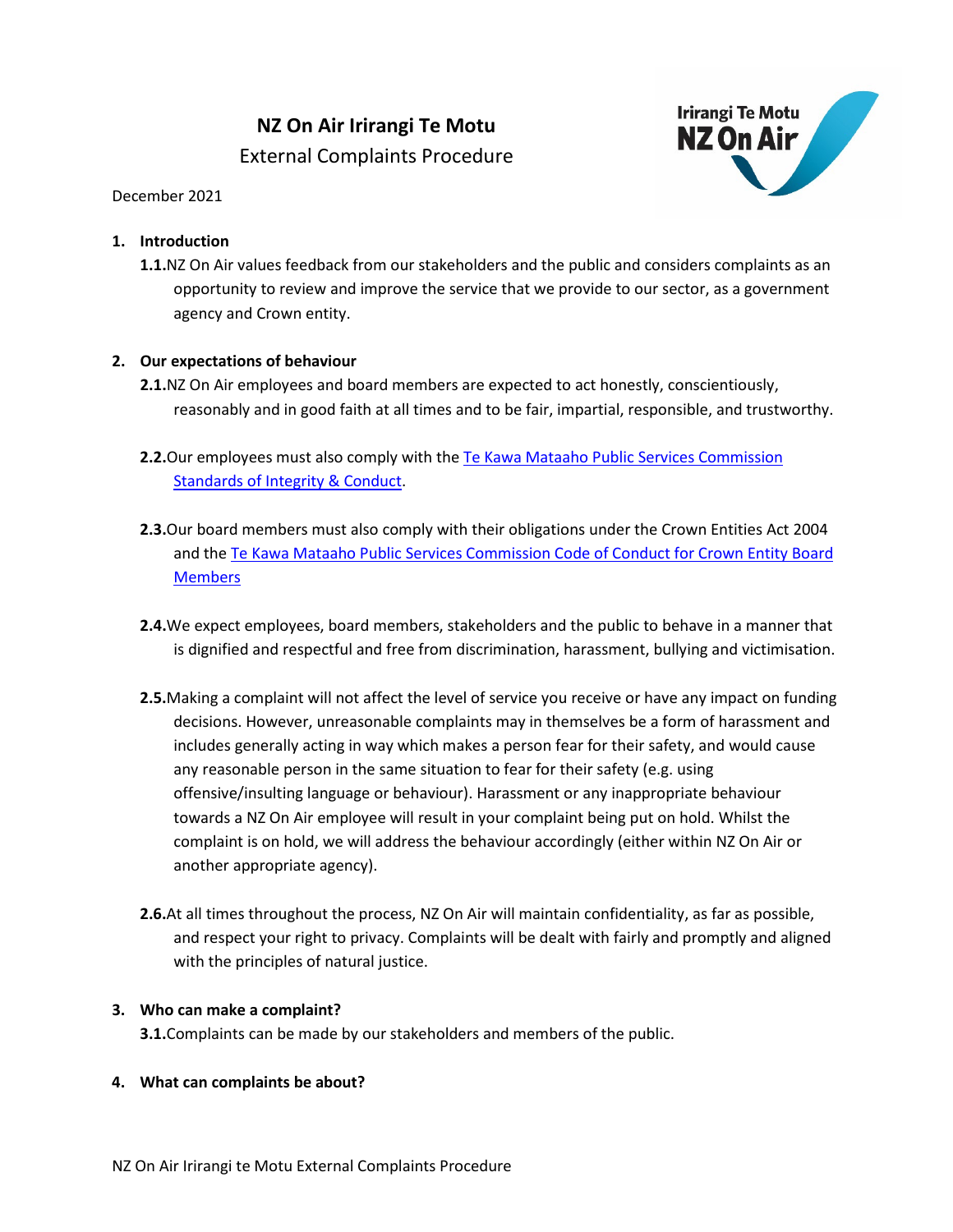- **4.1.**Complaints can be made about NZ On Air employees and/or board member behaviour when acting in their capacity as employee or board member.
- **4.2.**Complaints about a funding policy or process rather than an individual decision, may be submitted through the formal complaints procedure below.
- **4.3.**If your complaint is an appeal against a funding decision we have made, we can provide feedback about your application or proposal.

#### **5. What complaints are not included in this process?**

- **5.1.**Complaints cannot be made about NZ On Air employees or board members when they are not acting in their capacity as employee or board member.
- **5.2.**This procedure does not deal with complaints regarding the type of content that we fund or the scheduling and programing by broadcasting and production.
- **5.3.**We do not reconsider funding decisions where we have followed our decision-making process correctly.

#### **6. External Complaints Procedure**

**6.1.**All complaints must be made within 90 days of the matter arising or when the matter first came to the attention of the complainant (whichever is the later).

#### **7. Informal complaint (self-managed informal resolution process)**

- **7.1.**An informal complaint is a voluntary, structured interaction between the parties that is designed to help address and resolve an issue quickly. As a general rule, an informal complaint process will not receive a comprehensive investigation.
- **7.2.**Stakeholders should contact the person they dealt with first to try to resolve the matter, or alternatively speak with the individual's manager. Informal complaints concerning a board member should be directed to our Complaints Officer.
- **7.3.**If you do not feel comfortable raising the complaint yourself, a support person can raise it on your behalf.
- **7.4.**If this is unsatisfactory or the behaviour continues after an initial discussion you may escalate to a formal complaint.

#### **8. Formal complaint**

**8.1.**Where you are not satisfied with the response to your initial informal complaint, or your complaint is serious in nature and requires investigation you can make a formal complaint.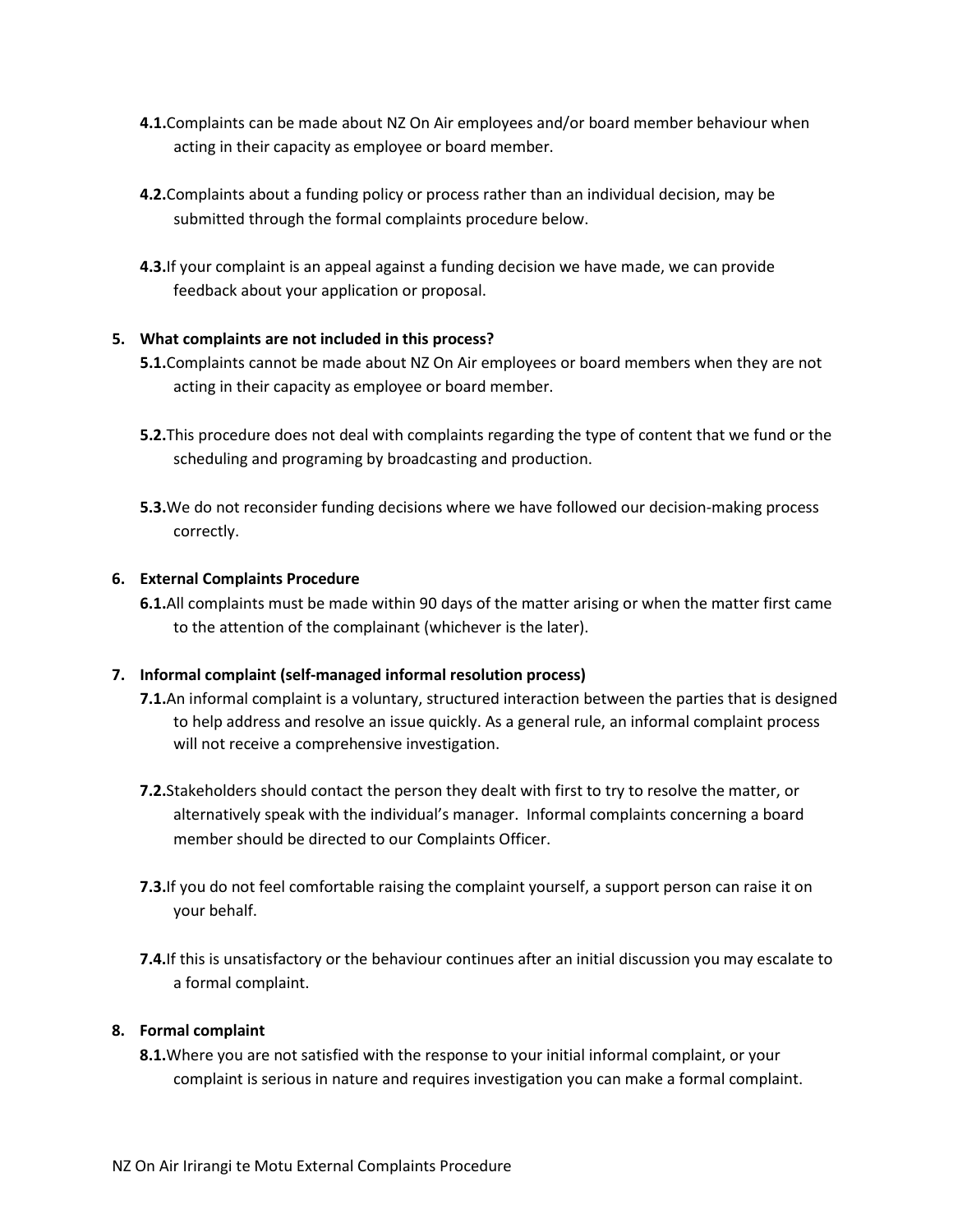- **8.2.**NZ On Air has a nominated Complaints Officer, currently the Head of Corporate Services, who will acknowledge receipt of the complaint and indicate whether they have decided to investigate the matter (and if not, why not).
- **8.3.**Formal complaints can be made in writing in English or Te Reo Māori (email or letter) or by audio recording (CD or USB stick). Where a complaint is made in Te Reo Māori, NZ On Air may engage an external provider to translate. Depending on availability of the provider an extended timeline may be required. In this instance NZ On Air will contact you directly to provide a new timeline.
- **8.4.**Use our Formal Complaints Form or any of the submission options detailed above (8.3) and ensure your complaint includes:
	- Your name, contact details and if applicable your organisation
	- A brief summary of the complaint
	- When it happened, where it happened and who was involved
	- Who originally dealt with the matter (if applicable)
	- What action(s) is/are requested to resolve your complaint
	- Any other relevant information
- **8.5.**Formal complaint must be submitted to our complaints officer.

The Complaints Officer NZ On Air PO Box 9744 Wellington 6141 New Zealand Email: [complaintsofficer@nzonair.govt.nz](mailto:complaintsofficer@nzonair.govt.nz) Ph: +64 4 382 9524

**8.6.**When your complaint has been received, we will:

- Acknowledge the complaint within 3 working days
- Respond in writing to the complaint within 20 working days
- If we are unable to meet this timeline, we will be in contact to explain why not and provide a new timeline.
- If you are not satisfied with the response, you can refer your complaint to an independent complaints review.

# **9. Independent complaints review**

- **9.1.**If you are not satisfied with our response, the Ombudsman may be able to assist. Their primary role is to investigate complaints against government agencies, but they have other important responsibilities as well.
	- Check th[e Make a complaint](https://www.ombudsman.parliament.nz/get-help-public) page on the Ombudsman website.